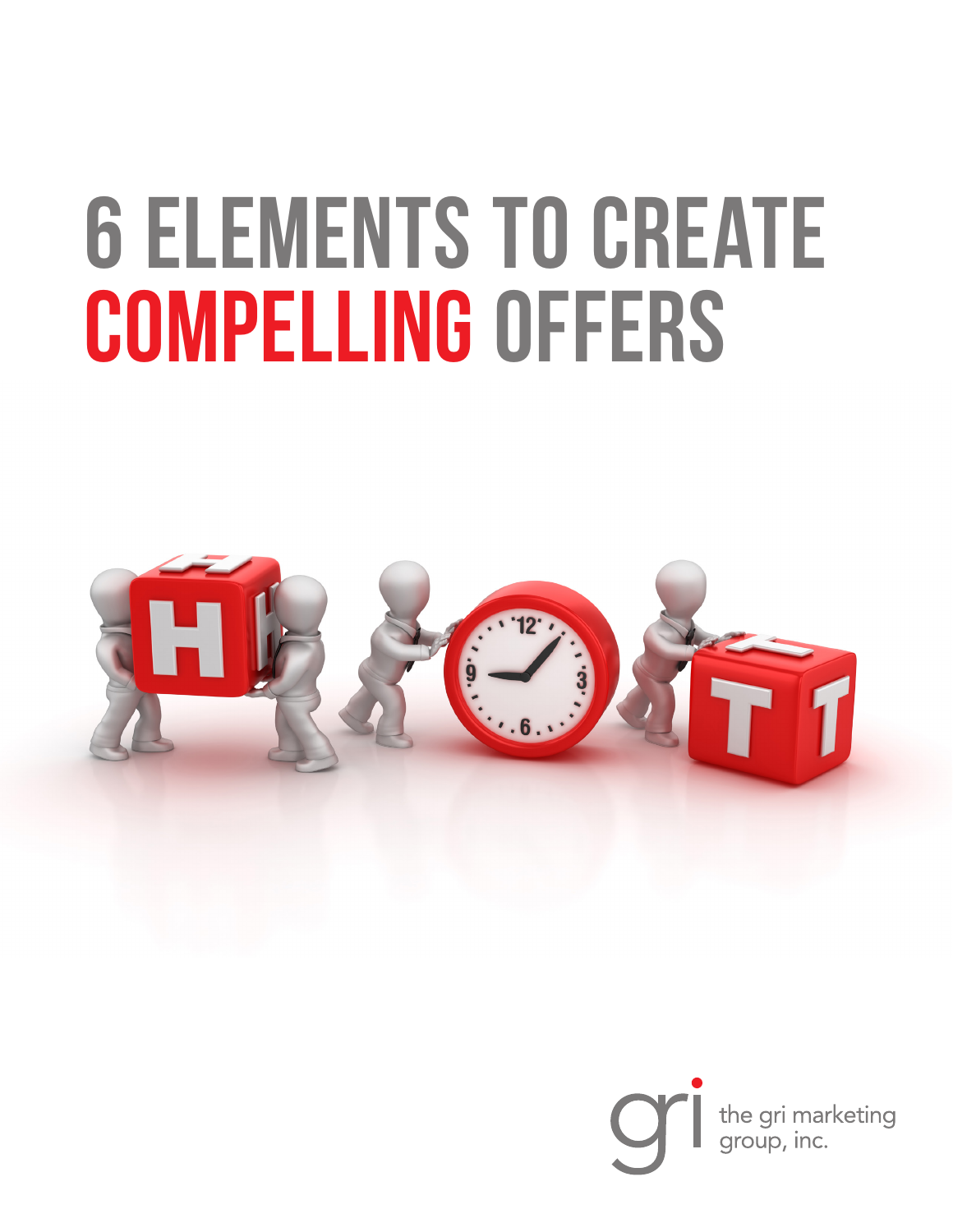# **HOW DO YOU GET PROSPECTS TO SAY "YES" TO YOUR OFFERS?**

When an offer is exclusive, scarce, or in high demand, it becomes more desirable. Whether they are guides, checklists, whitepapers, free trials, memberships, sales promotions, or downloads, these tempting elements can overcome a lead's typical friction, doubt, or concern.

Why do these elements work? Because they trigger a physiological reaction that makes an offer more valuable. People need to perceive the value of your offer to be greater than what you're asking for in return. The higher the perception of value, the more irresistible the offer. So how do you create the right elements?

#### **USE THE ELEMENT OF SCARCITY** X

Scarcity has a psychological influence on us, making us want something even more if there isn't enough to go around. Scarcity is great because it creates a fear of shortage, and thus a sense of urgency.

#### LIMITED TIME OFFERS

Limited time offers are among the most popular in the scarcity category. Retailers offer 20% off website till end of month. Or, get your free guide by a particular date, then it is no longer free.

#### LIMITED QUANTITY OFFERS

When something is of limited quantity, it suddenly becomes more unique or exclusive. In some studies, limited quantity or supply offers have outperformed limited time offers. Why? Because it's hard to tell when an offer of limited quantity will suddenly become unavailable, while a time-based offer has a known end time. Limited quantity offers are great for not only getting people to say "yes" to your offer, but to avoid procrastination completely. Think about webinars being promoted – register now as seats are limited!

### LIMITED TIME AND LIMITED QUANTITY

Together they are a very powerful combination. For instance, Groupon deals end within a certain time frame, and they limit the number of people who can buy a Groupon. The site also packages these scarcity tactics with discounting, which is another great value-add, especially for ecommerce businesses.

#### **THE BANDWAGON EFFECT :8:**

It's a natural tendency for humans to copy one another, even without realizing it -- we like to be a part of tribes and social communities. So, when we notice our social circle is doing one thing, we tend to follow suit. One great way to make an offer more valuable is to show that other people are participating in that offer.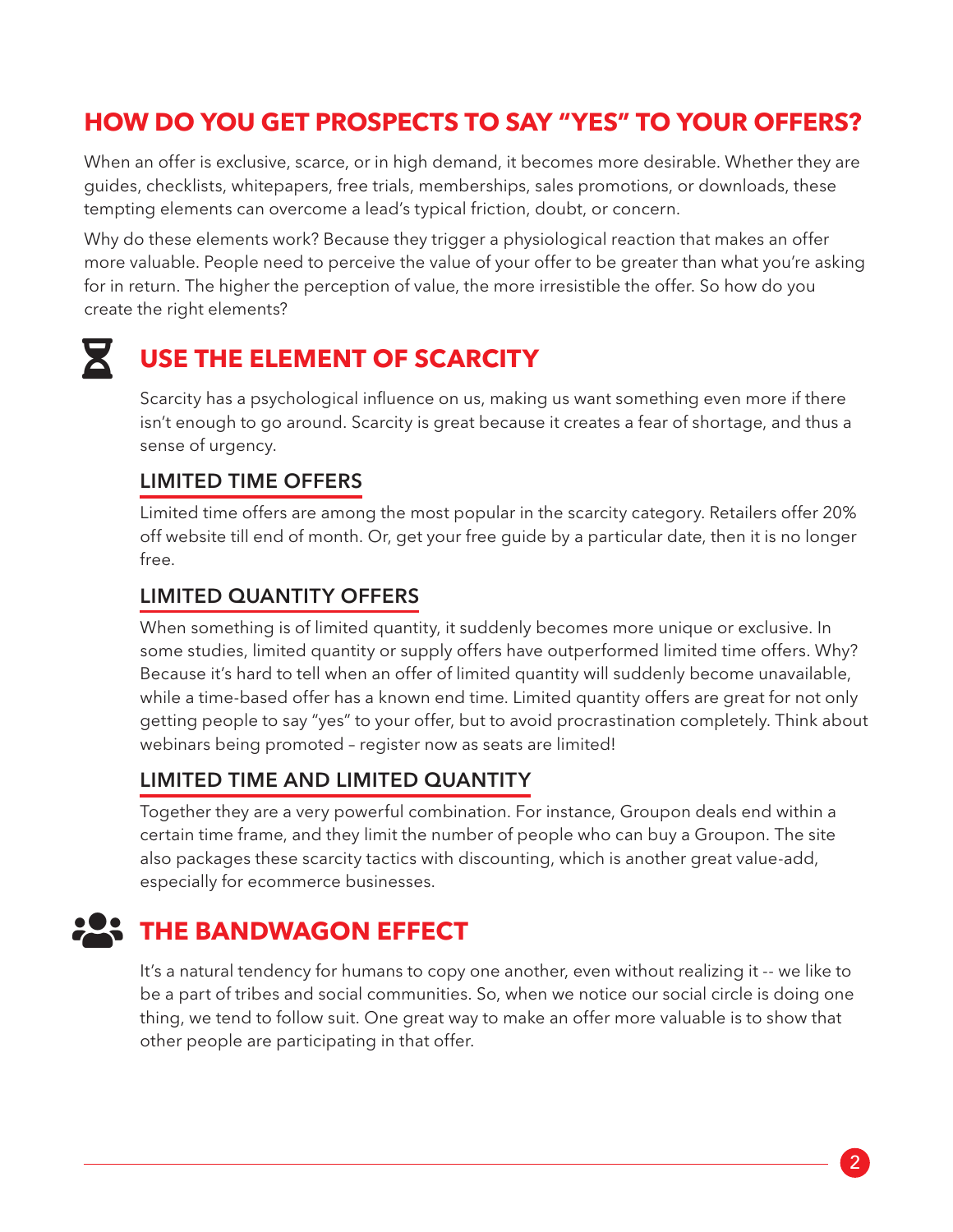#### PROOF IN NUMBERS

Indicate how awesome an offer by mentioning the number of people who have purchased, downloaded, signed up, or donated. For instance, show how many people have signed up for your newsletter or blog This is proof that it's a highly trustworthy and popular to follow. Just make sure your claims are not only true, but believable.

## **LEVERAGE NEWSJACKING**

When something is buzz-worthy, it creates high demand. You can align offers with "what's hot" and companies will often leverage newsjacking for this type of technique.

As an example, back in 2013 people couldn't stop talking about Pinterest. HubSpot capitalized on this craze by creating the first Pinterest ebook for business owners and marketers, How To Use Pinterest for Business. It quickly became one of HubSpot's most successful ebooks as it was the first and only ebook available on Pinterest. It made the offer more unique and thus more appealing-- that's the power of leveraging both timing and popularity!

# $\blacksquare$

畐

# **FOCUS ON CREATING AN AMAZING TITLE**

Brian Snider, The GRI Marketing Group's CEO and co-founder, once said that "you can have a great offer with a bad title and no one will download it. But if you have an amazing title, suddenly everyone wants it." Yes - people do judge a book by it's cover.

If your offer is a piece of content, such as a whitepaper, ebook, or presentation, put effort into creating an amazing title. For an experiment, we changed the title of an ebook and ran an A/B test to see which one would perform better. We took the original title "The Productivity Handbook for Busy Marketers" and changed it to "7 Apps That Will Change the Way You Do Marketing."

| Name                                             | Views        |       |        | Conversion Rate Submissions First Time Submissions | <b>Customers</b> |
|--------------------------------------------------|--------------|-------|--------|----------------------------------------------------|------------------|
| 7 Apps That Will Change the Way You Do Marketing | 37.636 51.7% |       | 19.465 | 2.716                                              |                  |
| The Productivity Handbook for Busy Marketers     | 7 233        | 32.3% | 2.333  | 310                                                |                  |

As you can see, the revised version outperformed the original by 776% at generating leads (first time submissions). Not only that, but it resulted in more customers as well. If you're struggling to come up with the perfect headline, try using the Headline Analyzer Tool by Advanced Marketing Institute or read 7 Proven Headlines that Convert.

# **CREATE OFFERS FOR DIFFERENT BUYING STAGES**

The most common offer on most websites is "Contact Us." Sure, you want all your prospects to talk to sales, but not everyone is ready. As you know, buyers are more likely to do their